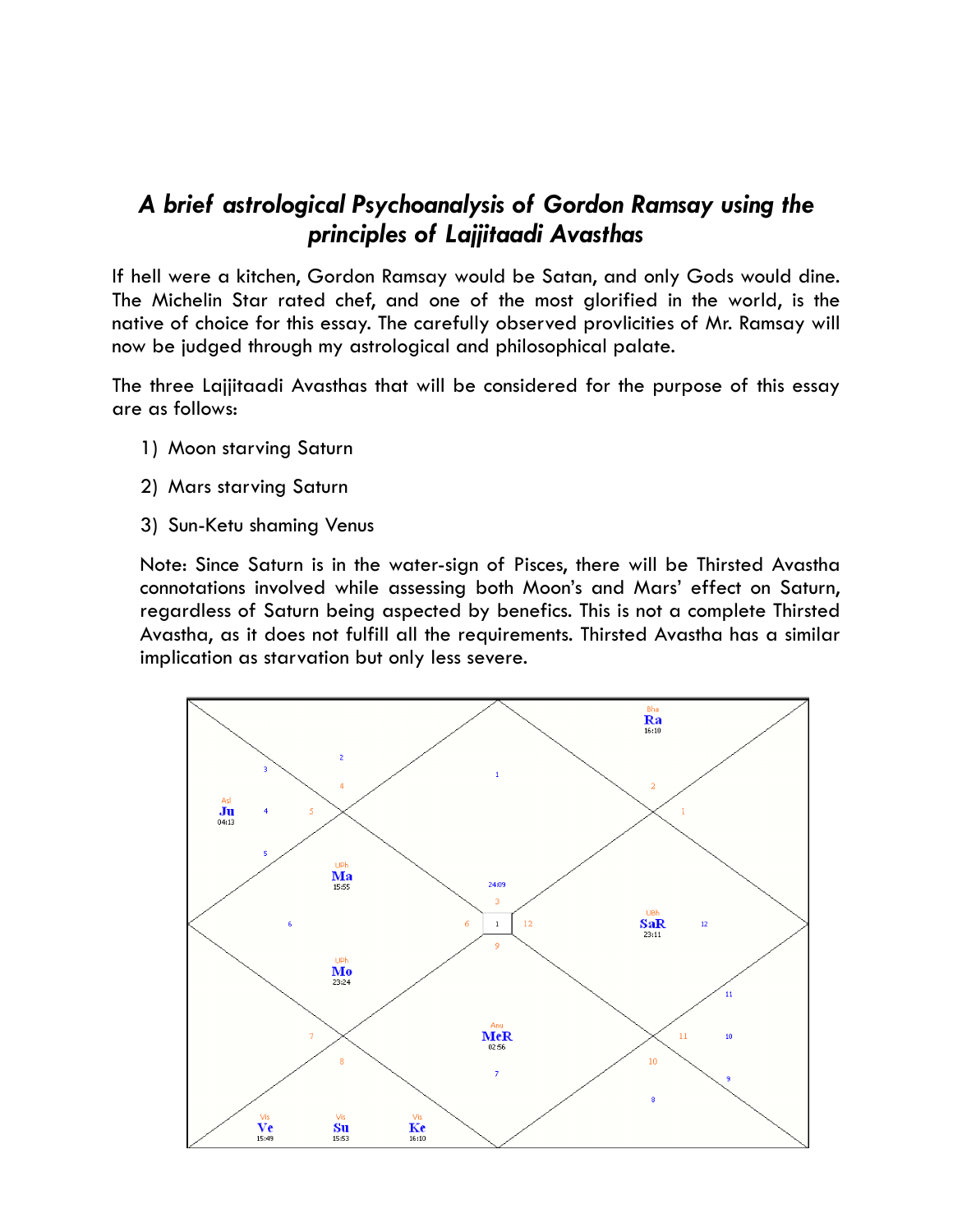Laijita - Ashamed Avastha: A planet is in the 5th house and conjunct Sun, Saturn, or

Mars. This has to occur specifically in the 5<sup>th</sup> house.

Or

A planet is joining Rahu or Ketu and conjunct Sun, Saturn, or Mars. This can occur in

any house.

Kshudita - Starved Avastha: A planet is in an enemy sign.

Or

A planet is joined (Conjunct) by an enemy.

Or

A planet is aspected by an enemy.

Or

A planet is joined (Conjunct) by Saturn.

# **Moon starving Saturn**

For the Assimilation of this Avastha we must go through the tedious task of assessing some of the following foundational astrological principles and techniques:

- 1) Understanding the Graha, Bhava, and Rasi in consideration: Saturn, the Graha, is innately delaying, depriving, and disciplining, this, in and of itself shows us that we are looking at something that requires gradual cultivation. The  $10<sup>th</sup>$  Bhava is associated with one's worldly actions and duties, prominence, career, and things of that nature, therefore, we can now amalgamate and say that the aforesaid  $10<sup>th</sup>$  Bhava matters will take on a Saturnine flavour. Finally, the Rasi in which Saturn is placed is Meena or Pisces, which is the symbol of surrender, flow, and other contemplative ways of being.
- 2) Analyzing the dignity of the planet in consideration, and its subsequent Jagradaadi and Balaadi Avasthas: Saturn is in Pisces in an Enemy Dignity, which essentially points us towards lack of inherent ease of the Graha with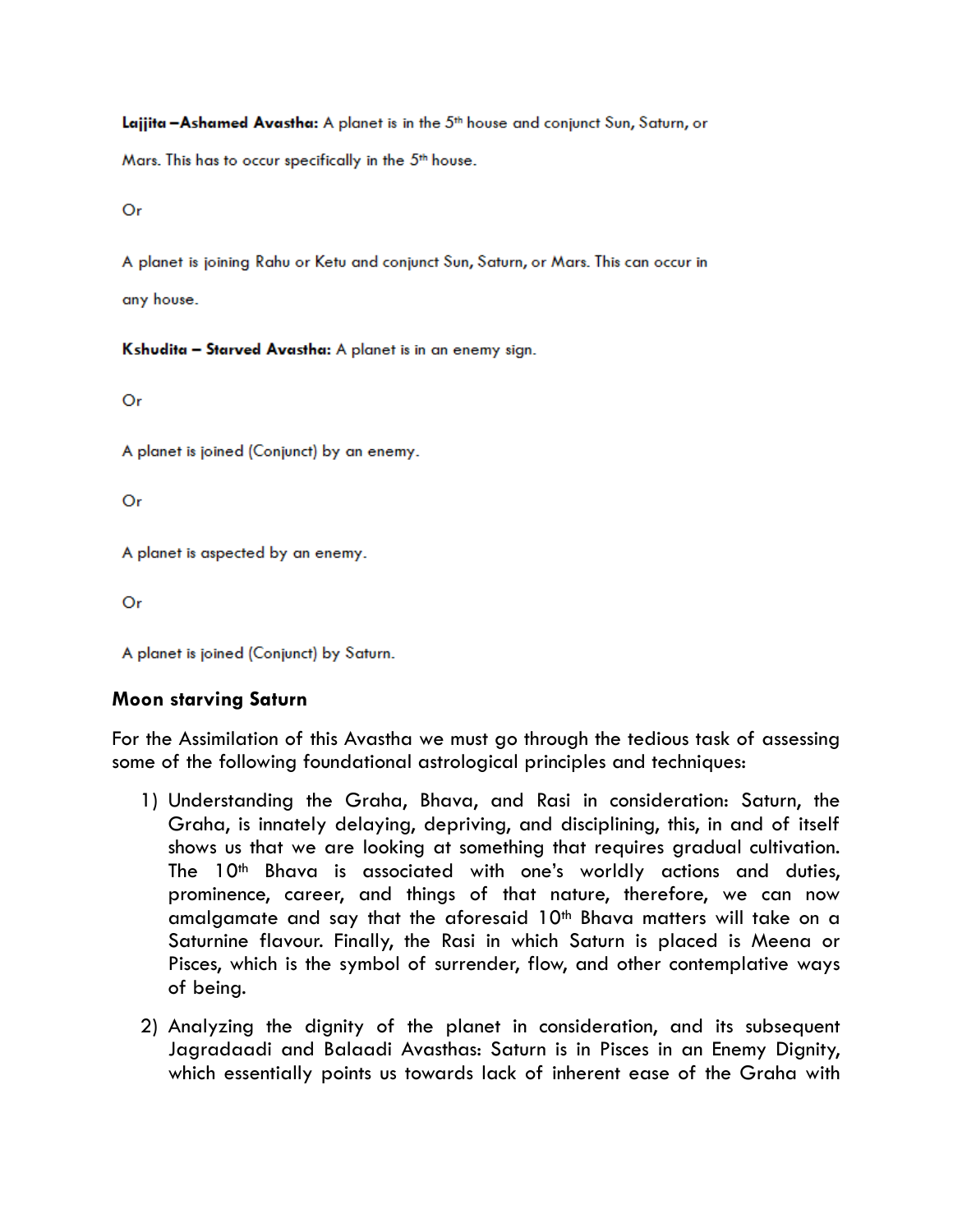the field in which it is placed. Saturn is self-control and self-absorbed states while Pisces is letting-go and observing the inter-connectedness.

In Jagradaadi Avasthas, Saturn is in a Dreamy State or Svapna Avastha, which could mean that Saturn is not conscious of itself but not unconscious as well (Sushupti Avastha); pointing towards a half-hearted realization of its karmic agendas.

In Balaadi Avasthas, Saturn is in an Adolescent State or Kumara Avastha, this shows us that the Karma associated with Saturn is ripe and ready for fruition, though only half-heartedly due to Svapna avastha.

3) Application of Properity:Annihilation formula for assessing the  $10<sup>th</sup>$  Bhava in which Saturn, the planet being starved is placed, we get, 3:1. This gives us a clue that the  $10<sup>th</sup>$  Bhava has more chances of prospering than getting annihilated.

#### Prosperity

- 1) Is the house conjunct or (rasi) aspected by a benefic? Yes
- 2) Is house lord with a benefic planet? No
- 3) Is the lord in an adult (Yuva) or teen (Kumara) state (Avastha)? No
- 4) Is the lord Awake (Jagrat)? No
- 5) Is the lord in the 10<sup>th</sup> house? No
- 6) Is the lord aspecting its own house? Yes
- 7) Is Mercury or Jupiter in or aspecting the house? Yes

#### Annihilation

- 1) Is house conjunct or (rasi) aspected by a malefic? Yes
- 2) Is house lord with a malefic planet? No
- 3) Is house lord old (Vriddha) or dead (Mrita? No
- 4) Is house lord sleeping (Sushupti)? No
- 5) Is the louse lord with an evil house lord (3, 6, 8, 11, 12)? No
- 6) Is house not aspected by its lord? No
- 7) Is house lord defeated in planetary war? No
	- 4) Considering Ishta-Kashta: Saturn is sharing more Kashta than Ishta but Jupiter, its dispositor, is sharing more Kashta than Ishta and is aspecting Saturn with a powerful 53 Virupas. As a rule, Krura or Cruel planets keep their Ishta for self-fulfilment while share their Kashta for self-improvement, whereas Saumya or Gentle planets share their Ishta for the improvement of others while keep their Kashta as a sacrifice. Jupiter has 43.7 points of Ishta and through its strong 54 Virupas aspect, it is surely sharing  $43.7/54$  multiplied by 100 = 80.92% of its Ishta, and this is a very important consideration to make while adjudging the ill-dignified Saturn in the sign of Jupiter (Pisces).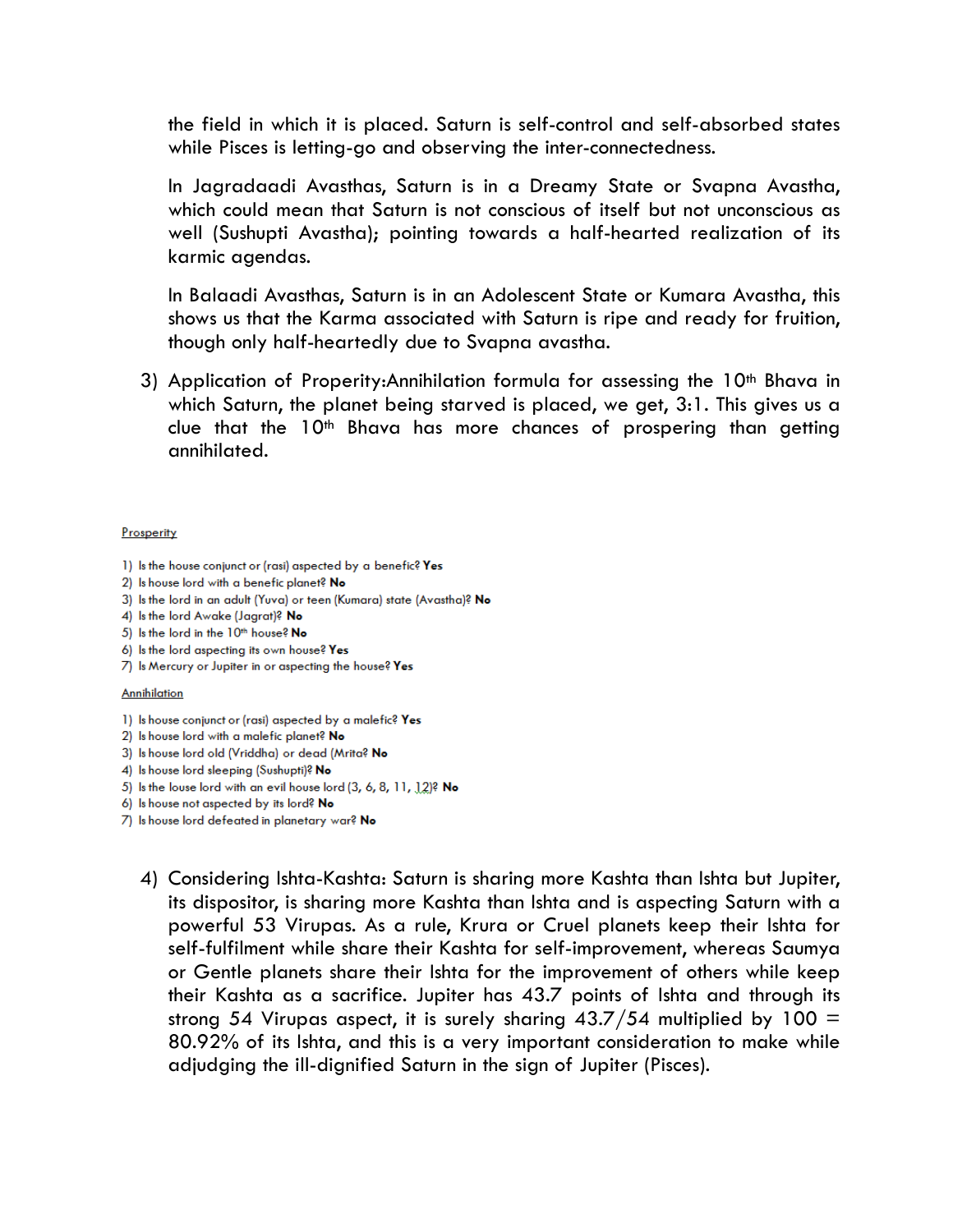|                           | Su    | Mo   | Ma    | Me    | Ju   | Ve    | Sa    |  |
|---------------------------|-------|------|-------|-------|------|-------|-------|--|
| <b>Ishta and Kashta</b>   |       |      |       |       |      |       |       |  |
| T                         | 10.6  | 15.3 | 21.2  | 44.1  | 43.7 | 8.2   | 26.4  |  |
| K                         | 49.4  | 44.7 | 38.8  | 15.9  | 16.3 | 51.8  | 33.6  |  |
| Subha and Asubha          |       |      |       |       |      |       |       |  |
| s                         | 15.5  | 24.0 | 25.4  | 10.0  | 17.8 | 21.9  | 16.6  |  |
| $\mathbf{A}$              | 44.5  | 36.0 | 34.6  | 50.0  | 42.3 | 38.1  | 43.4  |  |
| Subha and Asubha Dig Bala |       |      |       |       |      |       |       |  |
| <b>SD</b>                 | 21.9  | 43.8 | 13.4  | 6.5   | 35.2 | 37.8  | 14.8  |  |
| AD                        | 38.1  | 16.2 | 46.6  | 53.5  | 24.8 | 22.2  | 45.2  |  |
| Ŧ                         | 47.9  | 83.1 | 60.0  | 60.6  | 96.7 | 67.9  | 57.8  |  |
|                           | 132.1 | 96.9 | 120.0 | 119.4 | 83.3 | 112.1 | 122.2 |  |
| <b>ExSxSD</b>             | 1.0   | 4.5  | 2.0   | 0.8   | 7.6  | 1.9   | 1.8   |  |
| $xAxKD 23.3$              |       | 7.2  | 17.4  | 11.8  | 4.7  | 12.2  | 18.3  |  |
| <b>Uccha</b>              | 12.0  | 13.2 | 16.0  | 34.0  | 50.3 | 16.3  | 8.9   |  |
| Cheshta                   | 9.2   | 17.5 | 26.4  | 54.1  | 37.1 | 0.2   | 43.8  |  |

5) Rasi Aspects: Saturn is placed in a dual sign or a Dvisvabhava Rasi and therefore, shares a Rasi aspect with the 7<sup>th</sup> house Mercury in Sagittarius and 4th house Moon-Mars in Virgo. Rasi Aspects as explained by Ryan Kurczak give conrete physical manifestations. Thus, we can see how the  $7<sup>th</sup>$  house Mercury, gives Gordon Ramsay the ability to manifest his  $10<sup>th</sup>$  house desires through good networking and clear-cut impersonal long-term relationships with people. The support of his Spouse is a key force that has helped him achieve great things in the world.

The  $4<sup>th</sup>$  house Moon-Mars in Virgo, the influence of his mother and the innate competitive and drive to self-improve that the Virgo-Moon-Mars gives is another key force that has led to various concrete manifestations for the 10<sup>th</sup> house matters for Mr. Ramsay.

6) Shadbala points of Saturn and Moon, the Graha aspect value, and the consequent degree of Lajjit Avastha caused.

Saturn has 397 shadbala score and Moon has 465 shadbala score, Moon is giving a full 60 Virupas graha aspect to Saturn, therefore, it is subtracting all of the Shadbala score from Saturn's Shadbala, and thus, bringing it down to a -64.7 points. This is a high degree of Saturn starvation by Moon. This key point will be analyzed in detail later on separately.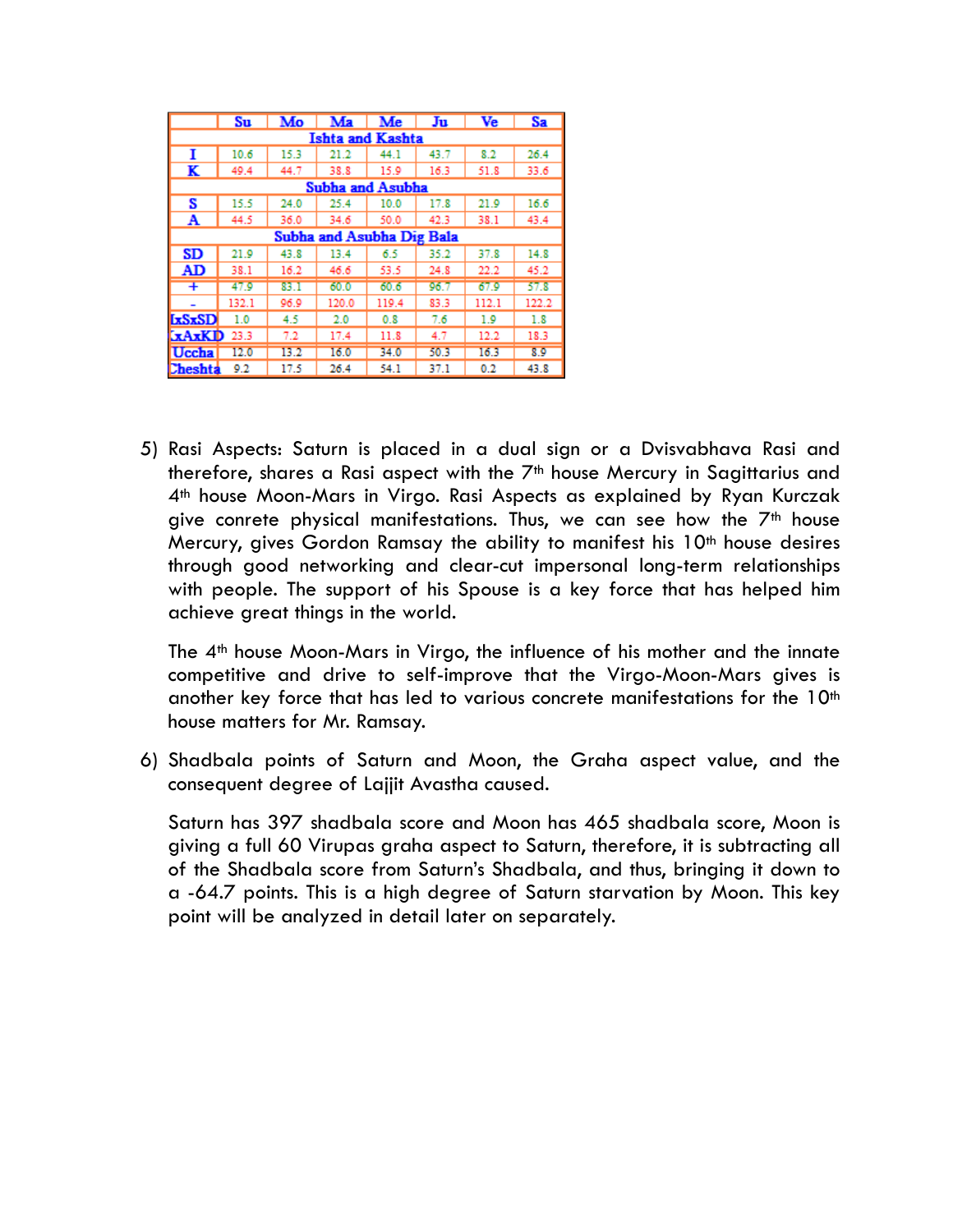

| Rasi - Avasthas |                   |                   |                   |                |                   |                   |                   |  |
|-----------------|-------------------|-------------------|-------------------|----------------|-------------------|-------------------|-------------------|--|
|                 | Su                | Mo                | Ma                | Me             | Ju                | Ve                | Sa                |  |
| Su              | 366.3             |                   |                   |                | 366.3<br>$+896.5$ | 365.5<br>85.9     | 138.5<br>258.2    |  |
| Mo              | 87.0<br>$+453.3$  | 464.8             | 348.7<br>$+677.4$ | 190.0<br>263.4 |                   | 86.8<br>364.6     | 461.4<br>$-64.7$  |  |
| Ma              | 328.7<br>$+695.0$ | 246.6<br>464.8    | 328.7             | 222.1<br>453.4 |                   | 328.7<br>$+451.4$ | 328.7<br>68.0     |  |
| Me              |                   | 453.4<br>$+918.2$ | 453.4<br>$-124.7$ | 453.4          | 221.9<br>308.4    |                   | 263.5<br>$+660.2$ |  |
| Ju              | 449.2<br>$+815.5$ | 84.8<br>464.8     | 51.7<br>$+380.4$  | 530.2<br>453.4 | 530.2             | 448.9<br>451.4    | 530.2<br>396.7    |  |
| Ve              | 450.3<br>$-84.0$  |                   |                   |                | 156.5<br>373.8    | 451.4             | 170.2<br>$+566.9$ |  |
| Sa              | 222.5<br>143.8    | 396.0<br>464.8    | 300.5<br>328.7    | 262.8<br>453.4 | 125.5<br>530.2    | 222.7<br>$+674.1$ | 396.7             |  |

- 7) Ascendant lord Merucury is placed in the  $7<sup>th</sup>$  house giving a Rasi aspect to the 10<sup>th</sup> house Saturn. This shows that the native is physically involved in a Mercurial manner (micro management, skill development, apprencticing, communicating, etc) in  $7<sup>th</sup>$  house matters of partnerships, others, foreign travels, relationships, marriage, sexuality, etc, and this directly influences their 10<sup>th</sup> house matters of social status, public image, career, etc.
- 8) An overall consideration of all the Graha Aspects to the 10<sup>th</sup> house Saturn; Sun giving a mediocre 23 Virupas aspect, Moon and Mars giving a full 60 Virupas, Mercury giving 35 Virupas, Jupiter giving a very high 54 Virupas, Venus giving a mediocre 23 Virupas.

Moon, Mars, Jupiter, and Mercury are the key Grahas that will have a psychological effect on the workings of this Saturn. Moon is creating the starvation which we will discuss in detail, Mars is causing Starvation as well, Jupiter and Mercury are supportive influence as they are causing a Delight to the Saturn. Through a basic analysis of Karakas in context to a life of a Chef in the modern world (Desh-Kaal-Paatra), we could say that Jupiter, his Mentors (Marco Jean Pierre), Mercury, his skills, hobbies, talents, and causing delight and thus, supporting the  $10<sup>th</sup>$  house Saturn to fulfill its worldly  $10<sup>th</sup>$ house agendas.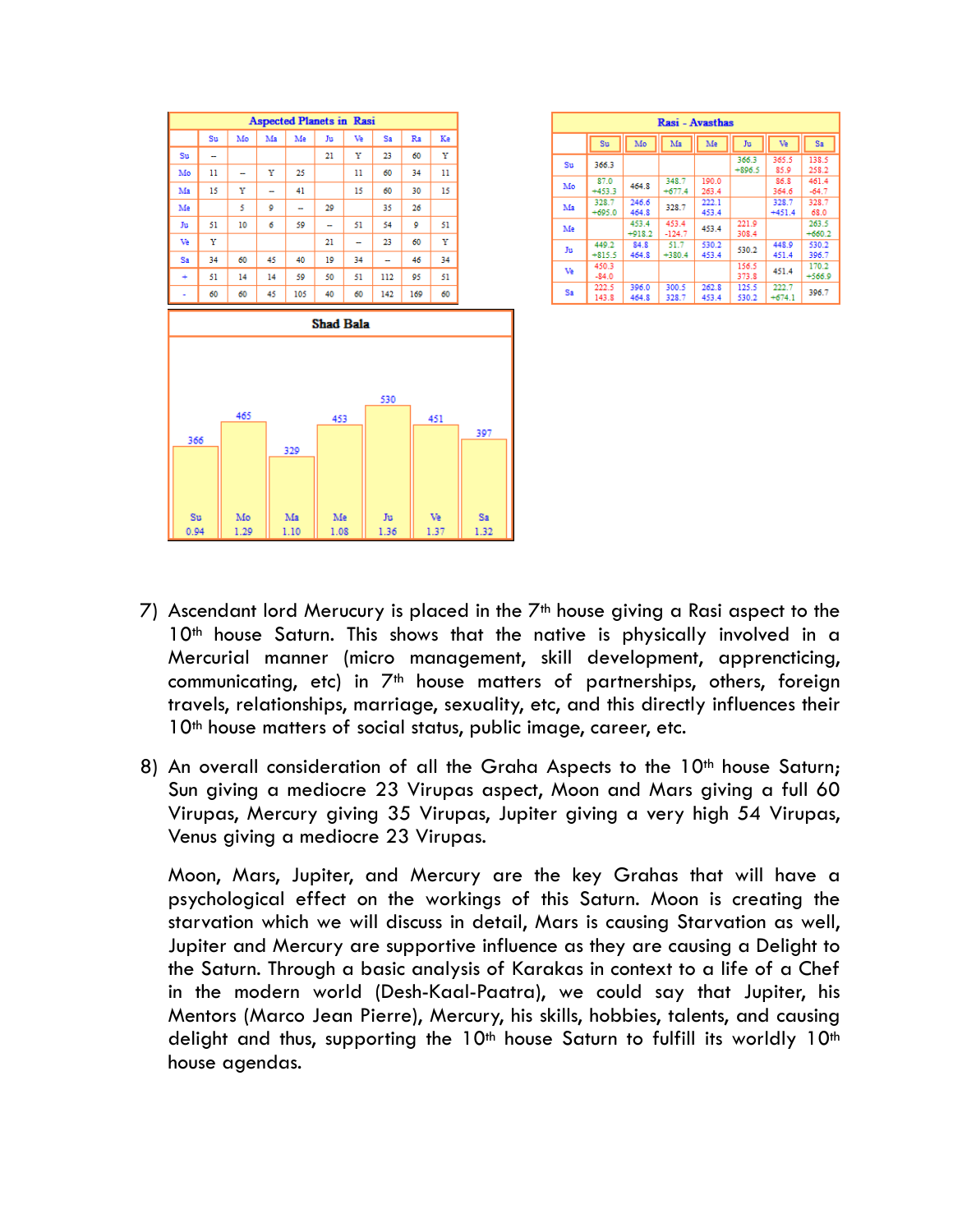On the other hand, Moon, will create the need to find emotional fulfillment and positive self-image through worldly ambitions as it is causing a starvation from a 4th house aspect. Furthermore, Mars will also create the competitive fire to win at all cost as it is closely associated with the Moon's need for emotional fulfillment through the world. Winning is supremely important for Gordon Ramsay. He thrives in competition and adversity. The more adverse the circumstances, the stronger he becomes.

| <b>Aspected Planets in Rasi</b> |    |    |    |     |    |    |     |     |    |
|---------------------------------|----|----|----|-----|----|----|-----|-----|----|
|                                 | Su | Mo | Ma | Me  | Ju | Ve | Sa  | Ra  | Ke |
| Su                              |    |    |    |     | 21 | Y  | 23  | 60  | Υ  |
| Mo                              | 11 |    | Υ  | 25  |    | 11 | 60  | 34  | 11 |
| Ma                              | 15 | Υ  |    | 41  |    | 15 | 60  | 30  | 15 |
| Me                              |    | 5  | 9  |     | 29 |    | 35  | 26  |    |
| Ju                              | 51 | 10 | 6  | 59  | -  | 51 | 54  | 9   | 51 |
| Ve                              | Y  |    |    |     | 21 |    | 23  | 60  | Υ  |
| Sa                              | 34 | 60 | 45 | 40  | 19 | 34 |     | 46  | 34 |
| ÷                               | 51 | 14 | 14 | 59  | 50 | 51 | 112 | 95  | 51 |
| ۰                               | 60 | 60 | 45 | 105 | 40 | 60 | 142 | 169 | 60 |

9) Karakaship analysis:

Amongst Jaimini Karakas, Saturn is the the AmK or the AmatyaKaraka which is the significator of Career. Also, Saturn is the natural significator of Career. Saturn is in the 10<sup>th</sup> house of Career.

Therefore, this is placement is especially important for career, a triple signification.

Other than that, Saturn is the Karaka of worldly success through the harsh experience of cultivation of virtues such as Discipline, Depression caused by self-absorptive states such as Perfectionism, financial or physical Destitution which bring the animal survival insttincts. Also, traumatic psychic experiences that are held up and channelized for wordly success which is arduously slow and painful for Saturn.

10)Bhava Yoga analysis with respect to Saturn:

Parashara Bhava Yoga – "The lord of Flaw standing in the Karma Bhava – deprived of paternal happiness, slanderous/calumnious, professionally deprived; not so if a benefic in aspect."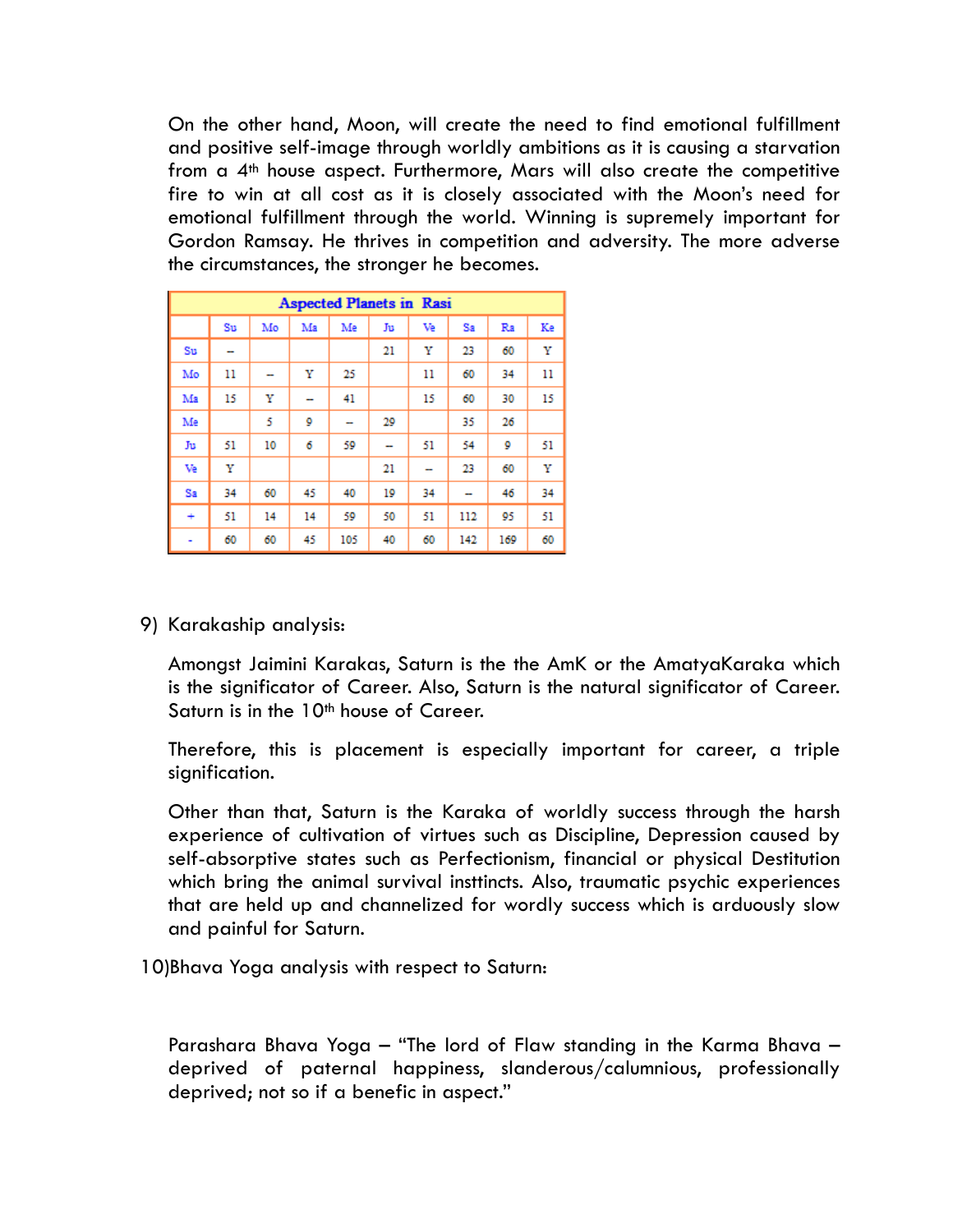Adjuding the first Bhava Yoga, we know that the native is Slanderous and Calumnious especially, Saturn style, where he seeks extreme hardwork and perfection from his subordinates. He is not professionally deprived due to various confluences, one of which can be seen here, which is a strong rasi as well as Graha aspect from a benefic  $7<sup>th</sup>$  house Mercury (support through clear communication in all kinds of partnerships, his brutal but innocent honesty is tacitly empathized by all), and a strong Graha aspect from the 3<sup>rd</sup> house Jupiter (wise self-effort).

Parashara Bhava Yoga – "The lord of Fortune standing in the Karma Bhava – the one born is a king or equal to one, a king's counselor or the lord of an army, virtuous and honoured by the people."

It can be safely said that all of the above indications expressed by Sage Parashara are applicable. He has a kingly attitude, he lords over an army of employees (Saturn), he is virtuous and honored in his field of work (Jupiter and Mercury graha aspects), but simultaneously it is crucial to consider that since it is Saturn, there was much delay, hardwork, hardship, and foundational work laid down by the native to make this Bhava Yoga stand wholly true.

11)Bhava rulership of the Grahas involved in the Lajjitaadi Avastha:

Moon is the ruler of the 2<sup>nd</sup> Bhava Cancer and Saturn is the ruler of the 8<sup>th</sup> and 9th Bhava Capricorn and Aquarius, respectively.

Parashara Bhava Yoga – "Wealth lord standing in the Happy Bhava – fully endowed with all success. Joined with Jupiter and in exaltation the person becomes like a king. With Jupiter, Venus, or also in exaltation one is kinglike."

Parashara Bhava Yoga – "The Sixth lord standing in the Happy Bhava – devoid of happiness of the mother, intelligent, treacherous/slanderous, hostile, fickle-minded and very opulent."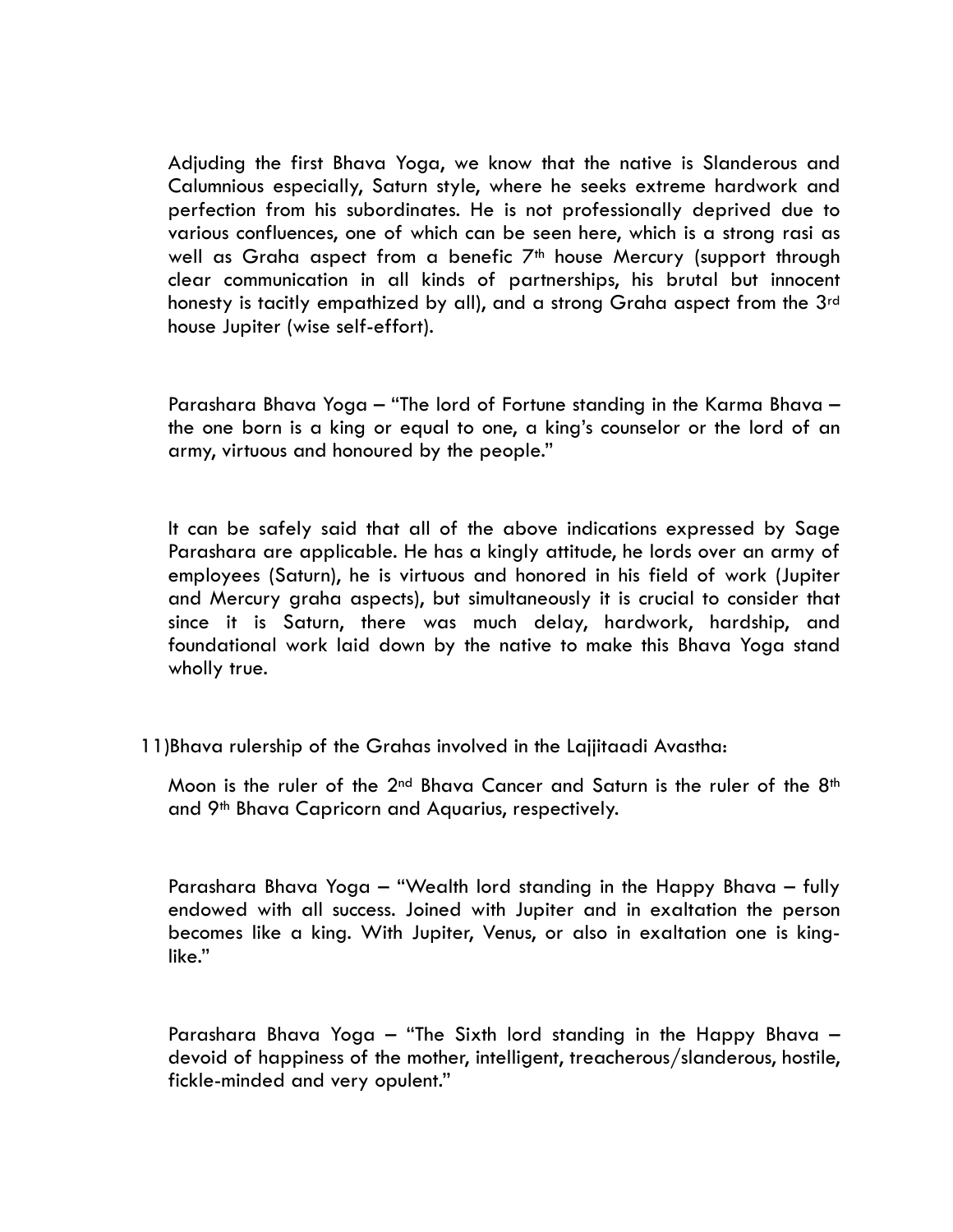Moon is the Graha that represents emotional health, self-image, and innate psychical proclivities.

Mars is the Graha that represents strength of character, righteousness, courage, and crookedness.

Moon is conjunct Mars in the  $4<sup>th</sup>$  house of emotional happiness. Mars is the lord of the 11<sup>th</sup> Bhava of highest fulfillment as well as the 6<sup>th</sup> Bhava of delays, debt, competitions, enemies, diseases, etc while Moon is the lord of the 2nd Bhava of FOOD, family, finances, etc.

A simple statement such as Mr. Ramsay finds emotional well-being through family, food, and finances which he seeks to achieve with extreme force and fight by overcoming obstacles, channeling debt, and fulfilling worldly desires should satiate the curiosity of the reader for the moment.

 This information must be duly contemplated and considered while undertaking the oncoming Starvation State analysis.

Note: Interestingly, he started his first restaurant on a 1.2 million pound debt which now a Michelin rated restaurant. He is deeply emotionally attached to his first restaurant that brought him wordly honour and recognition.

After a thorough consideration of the above mentioned foundational astrological principles, we can begin stir frying the psychoanalytic vegetables in our astrological wok to be enjoyed by our refined philosophical palate.

Moon is the  $2^{nd}$  lord placed in the  $4^{th}$  house in the sign of Virgo giving a full 60 Virupas of Graha Aspect to the  $8<sup>th</sup>$  and  $9<sup>th</sup>$  lord Saturn which is place in the 10<sup>th</sup> house in the sign of Pisces.

Moon starving Saturn creates frozen emotional states as Saturn's innate agenda of letting go and accepting the present reality is starved. Saturn feels deprived of its innate capacity to fulfill its purpose. This causes the psyche to hold onto the unpleasant emotional states from the past. Life seems traumatic and one feels naturally uncomfortable with their individual consciousness; personal prefenrces, intuitive modes of being, emotional self-assertion, emotional well-being by tending to the needs of the emotional self, etc.

One feels emotionally stable only when their Saturn is made to work excessively hard, that is, to overcome all possibilities which can cause hurt to the emotions of the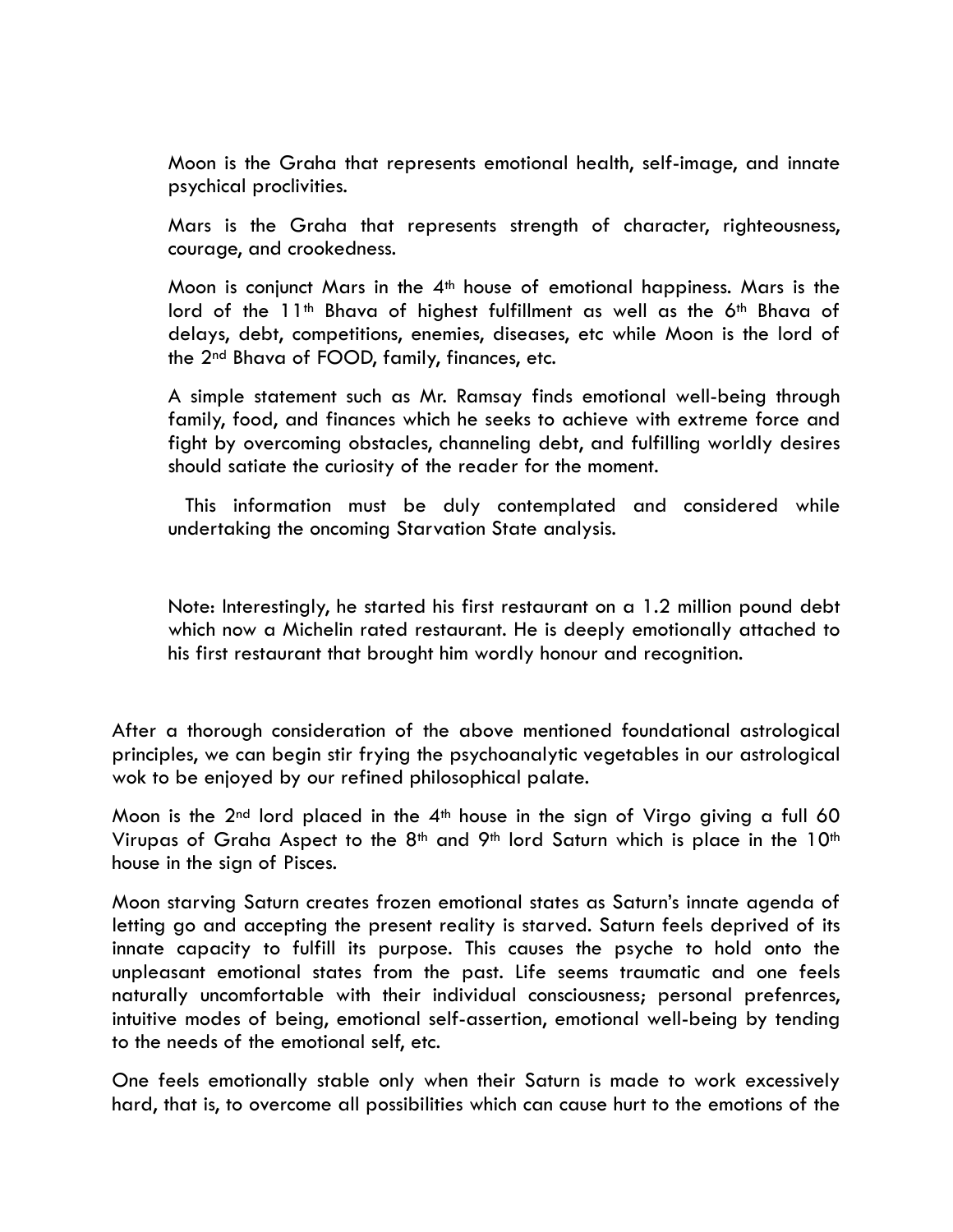Moon; emotional barricading, invulnerability. This is wonderful for a renunciate seeking Liberation via contemplation on the nature of suffering and the possibility of trasncendence of it, but for a worldly non-spiritualist such as Gordon Ramsay there are unconscious mechanisms at work that find ways to over-compensate and therefore, over-complicate the otherwise simplistic life. The integration of the fragmentation of the psyche caused by Saturnine traumas do not happen consciously, therefore, the unconscious automatism, the over-compensation leads to unpleasant modes of being. One needs to work extra hard to feel 'Okay' about themselves.

 We must remember that Saturn is Friendly towards Moon, though Moon is Inimical to Saturn in the Natural Relationships of the Grahas. This simple piece of information shows that life in and of itself is not harsh but our individual consciousness which is self-possessed, due to previous psychical imprints that create the illusory past, present, and Future, and thus Time itself, makes it seems so. Saturn's job is to have the Lunar mode of being understand the human condition and thus, unclench the desire-laden heart and release one of the self-created burdens; letting-go, grieving, and accepting.

Saturn's 10<sup>th</sup> house placement points us towards the innate inclination of Mr. Ramsay towards performing tremendously tedious and tiring work with a service before self connotation, but the traumatic self-possesion that causes the over-compensation to find a satisfactory self-image is caused by the Moon-Mars-Virgo-4th House powerful full Graha aspects. It is creating an immensely challenging emotional dynamic for the psyche and the need for control, competitiveness, and controvery to feel emotionally invigorated and alive. Hyper-competitiveness of this Moon gets projected upon the Saturn, which then feels starved to do its simple task of basic survival. The needs of the Moon burden the agendas of Saturn; everyone is overworked.

Mr. Ramsay has been a potato peeler, a kitchen floor cleaner, a dish washer, basically, has gone through the ground realities in his field of work from an early age. The psychical fissures that such traumatic experiences creates for a consciousness that believes that it is born to achieve worldly greatness snowballs into the Saturnic-Satanic Hell's Kitchen sort of perfectionist Chef who would do anything to get to the top. Though, unfortunate in the eyes of a spiritual aspirant, his work and demeanor is greatly admired and celebrated in our hellish world, one could even say it is his Svadharma to be the way he is and do away with selfrighteousness by which the author currently seems to be possessed.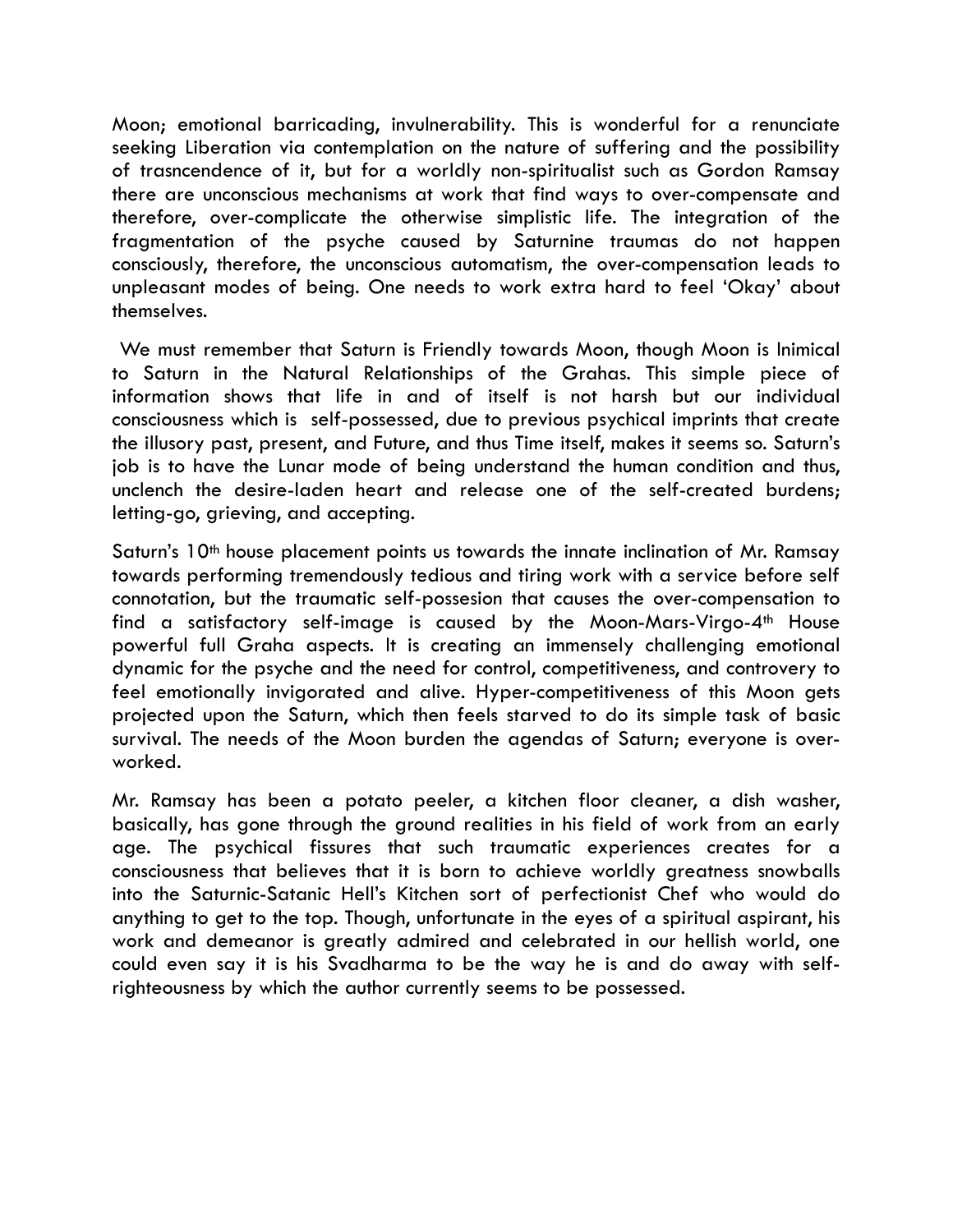### **Mars starving Saturn**

The author has chosen Mars starving Saturn mainly due to the psychological overlaps that Moon-Mars conjunction is causing. Moon starving Saturn cannot be fully comprehended without paying due attention to the Mars starving Saturn.

Note: The previously discussed steps involving astrological foundational principles and techniques will not be articulated for this avastha mainly due to overlap and assumption on the author's behalf that the reader can undertake the process by now.

Mars represents one's strength of character which essentially means the stregnth with which one believes in oneself and thus, sticking to one's principles. This principled nature of Mars makes a warrior, priest, magician, or king out of a human person. One fights for the truth that one believes will make them survive. Mars is the drive to survive in the face of adversity, and therefore, it gets the job done. Service before self.

It is generally presumed that Mars-Saturn associations give a rough, dry, and army general like mentality. This cliché receives further validation when we look at it from the perspective of Lajjitaadi Avasthas. Starvation of Saturn from Mars causes the Air of the Saturn to be heated and become drying by the Fire of the Mars. The harshness can immediately be understood when taken in context of the elements that these planets rule over. Saturn is subordinated by the Martial will and the endurance of Saturn gets channeled, though in a crude and harsh way. One feels overbuderned by the tasks and responsibilities and eventually breaks down, and no long term stoic fulfillment is achieved.

For Gordon Ramsay, the involvement of Moon which is delighting the Mars and thus, helping it fulfill its Martial agendas (11th house of achievements and 6th house of overcoming the mundane), and Jupiter delighting Saturn as well as Mercury delighting Saturn, together, collectively create an environment for Saturn to be able to channelize the rage and frustration, the impatience and perfectionism. From vices to virtues, as a rule, Delighting Avasthas can greatly save an afflicted planet.

The extreme pressure from the Moon-Mars on the 10<sup>th</sup> Bhava Saturn makes Mr. Ramsay seek emotional well-being from worldly status. Due to this Saturn being inherently placed in the sign of Pisces which requires losing control and going with the flow, the psyche instead begins to tighten its grip on life and does not believe in flow. Total operational control is the native's style of working, utilizing his boisterous and angry demanor to intimidate and push the boundaries of what can be achieved by himself and others. This combination of Moon-Mars with a 60 Virupas graha aspect gives an extra punch of pungency to this Saturn placement.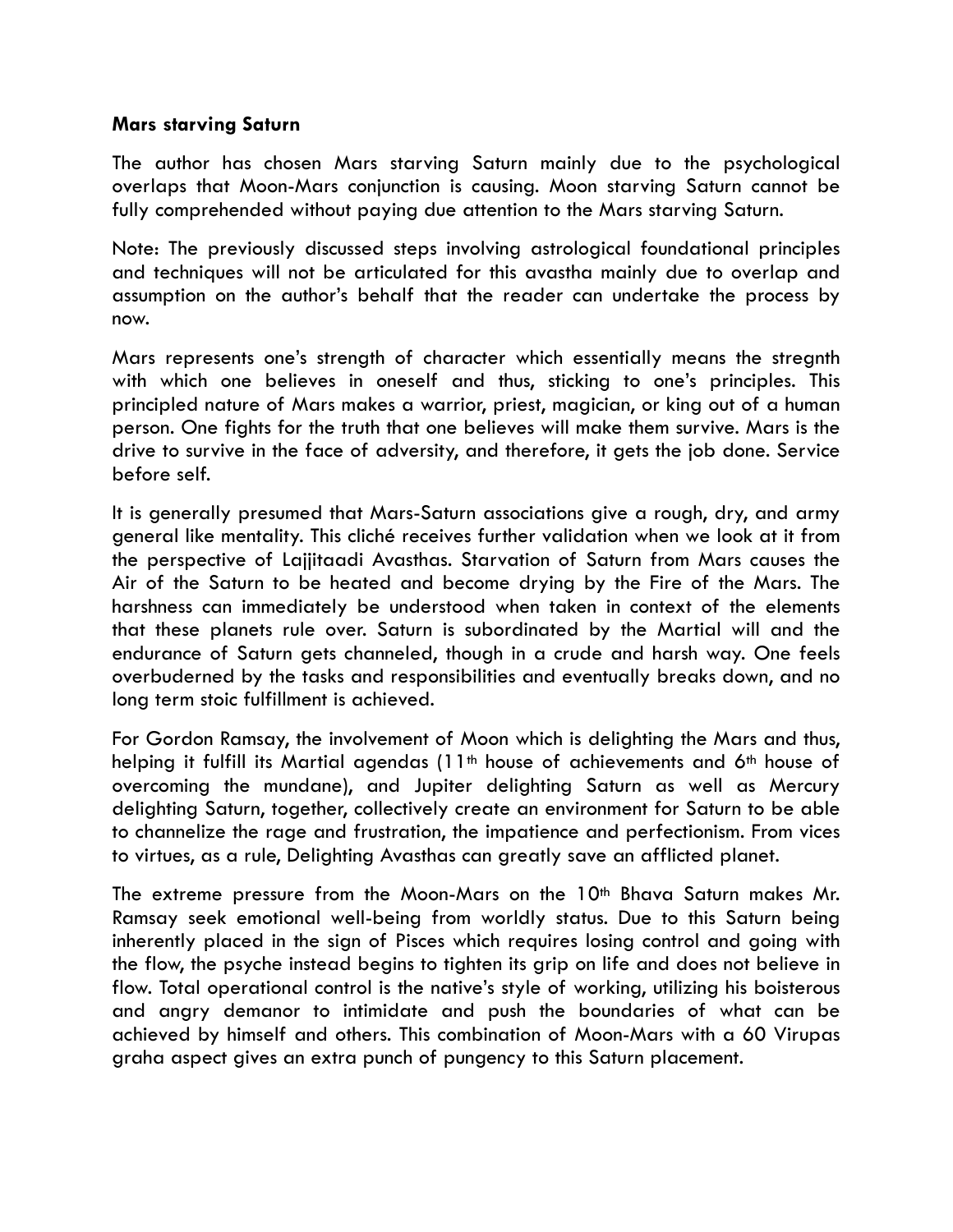Gordon Ramsay is brutal with his subordinates, as it is obvious when we see Mars being the 6th lord of servants placed in the 6th sign of service and Saturn being the Natural Karaka of servants. The employees have to work under extremely high pressure and relentless high standards; this is primarily due to his harshness towards himself, as can be seen from the Mars-Moon conjunction starving the Saturn, he expects the same from others. The next Avastha also has a crucial role to play in this regard (Venus shamed by Sun-Ketu).

The customer is the truly everything for the nativeas can be seen from the Lagna lord in the 7<sup>th</sup> house, mercury, and the previously discussed Mercury-Pisces rasi aspect to the 4<sup>th</sup> house Moon-Mars-Virgo as well as the 10<sup>th</sup> house Saturn-Pisces. The Mercury's ability to micro-manage others and manifest through relationships empowers the otherwise complex interaction of the Grahas in the  $4<sup>th</sup>$  and  $10<sup>th</sup>$ house.

In the natural realtionships of the Grahas, Saturn is neutral to Mars but Mars is inimical to Saturn. This shows us that Saturn requires Martial fire and focus to fulfill its burdensome duties and responsibilities but Mars' inspired discipline and determination is well-channelized by breaking the burdens of Saturn and moving beyond the self-imposed limitations. We see this theme play out beautifully in the native's life. Gordon Ramsay has consistently pushed the envelope even in the face of adversity. Constantly seeking discomfort for self-improvement is a Martial theme, acceptance of limitations while performing such tasks is a Saturnine theme, when Mars starves Saturn, the acceptance of limitations is weakened due to the Martial brutality, and one gets what one is destined for by pushing the limits. The native has often iterated that obstacles only make them stronger. Such over-compensation rooted in deep-seated emotional needs brewed with workaholism, ambition, and world-class skills, eventually creates negative emotional states which are projected upon others, as is the case when Kashta is produced by Krura Grahas. This is often the case with moody perfectionist artists whose emotional burdens are born by those around them.

Note: The starvation is caused by Mars, which is the ruler of the  $11<sup>th</sup>$  and 6<sup>th</sup> Bhava, therefore, it is the symbols asociated with those bhavas which are the agenda of Mars that it is trying to fulfill by associating itself with Moon, Saturn, as well as by virtue of being the lord of Sun-Ketu-Venus. Gordon Ramsay is a Martial Chef, he has created that category through his being.

# **Sun-Ketu shaming Venus**

Venus is the most important planet in the birth chart of a chef and esepcially a world-class chef. This is primarily due to the hightened sense of taste required for such a job and Venus rules over the element of Water (alongwith Moon) which is responsible for the sense of taste.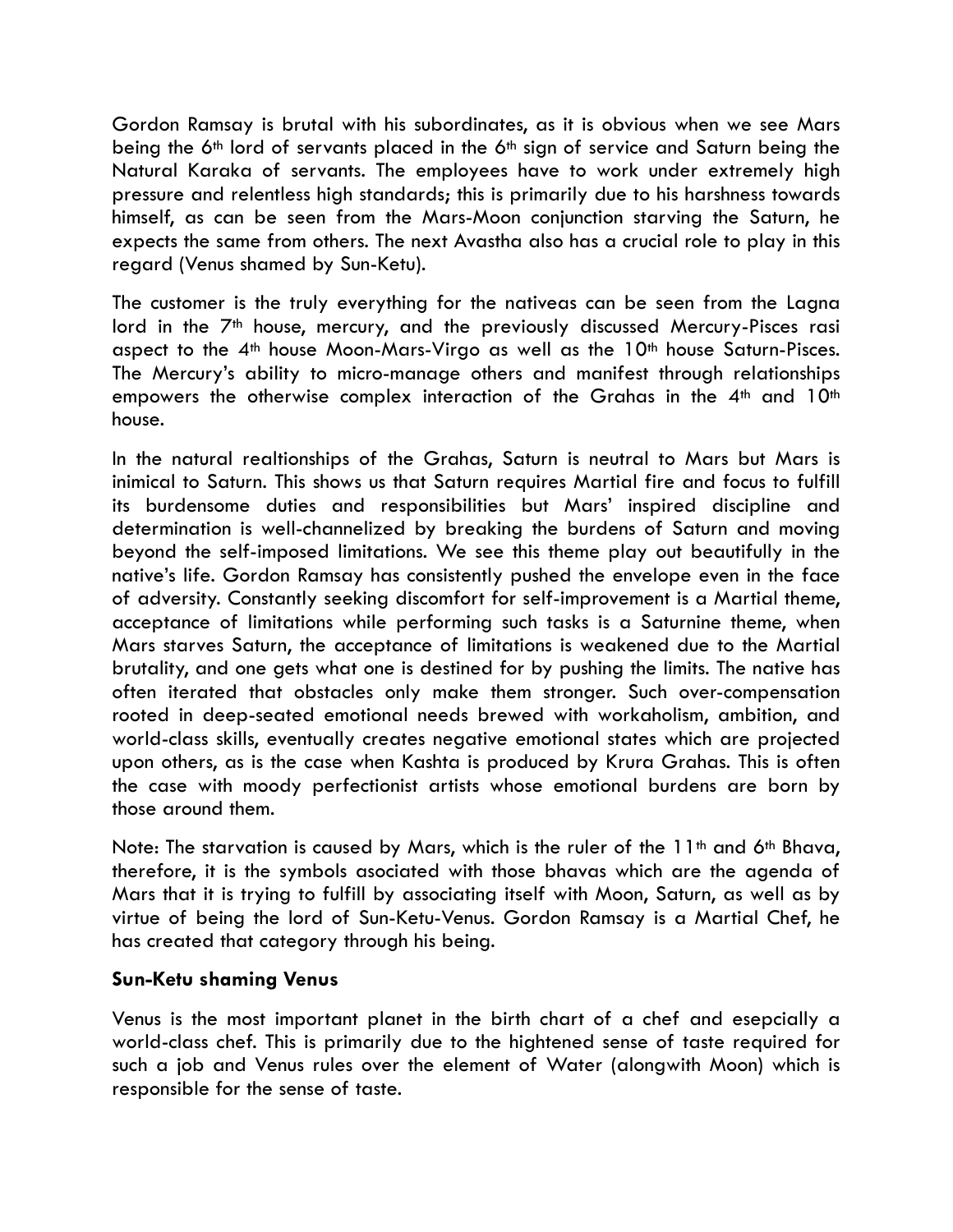We must also observe what makes Gordon Ramsay so phenomenaly skilled at what he does. The Bhava or skills is the 3rd Bhava, and we can see a well-dignified Jupiter in the sign of Leo in the 3<sup>rd</sup> Bhava from the Lagna. But there is another layer to this assessment, the lord of Jupiter, Sun, is placed in the 3rd Bhava from the Chandra Lagna, and thus, we arrive at the dire need of analyzing Venus shamed by Sun-Ketu.

Self-shaming and shaming makes one be so harsh with oneself in certain within their psyche that eventually it leads to a transformation in the lives of the courageous warrior-spirited natives helping them arrive at Pride. But in case of, others it is seen that shame creates disruptions and disease that one is unable to overcome and suffers greatly without any worldly benefit.

Shame State or Lajjit Avastha is psychological the most complex of all and extremely difficult to deal with. The psychical integration required for such a fragmented state of the psyche requires immense shadow work; dealing with the unconscious emotional patterns. These unconscious emotional patterns creating turbulence and invigoration in otherwise simple life are rooted so deeply that they usually have to fulfill themselves before ridding themselves of the psyche; either this or the grace of a spiritual master seem to be the only two solutions for the inchoate mind of the author.

The supremely high standards to which Gordon Ramsay exposes himself are rooted in Shame, or we could say Self-Shame. It is important to note that Sun-Ketu causing shame to a Graha usuaslly comes from relentless father-figures and authority figures in the native's life.

Ramsay's father was an alcoholic who worked different jobs and moved around with his family seeking stability. He describes his early life in his autobiography Humble Pie as being marked by abuse and neglect from his "Hard-Drinking Womanizer".

Marco Pierre White, one of Gordon Ramsay's main mentors is known to be moody, brutally honest, and a perfectionist. He pushed him to the limits in the kitchen and always expected the best from him.

Gordon Ramsay started his first Restaurant after quitting the Restaurant Aubergine where the Chef threw utensils at him in a fit of rage. He took a 1.2 million pound debt and started the Gordon Ramsay Restaurant which is not a three star Michelin Restaurant in London.

He was signed by Rangers, a big time football team in England, but due to injuries his promising football career ended prematurely. This heart-shattering incident led him towards the passion for cooking.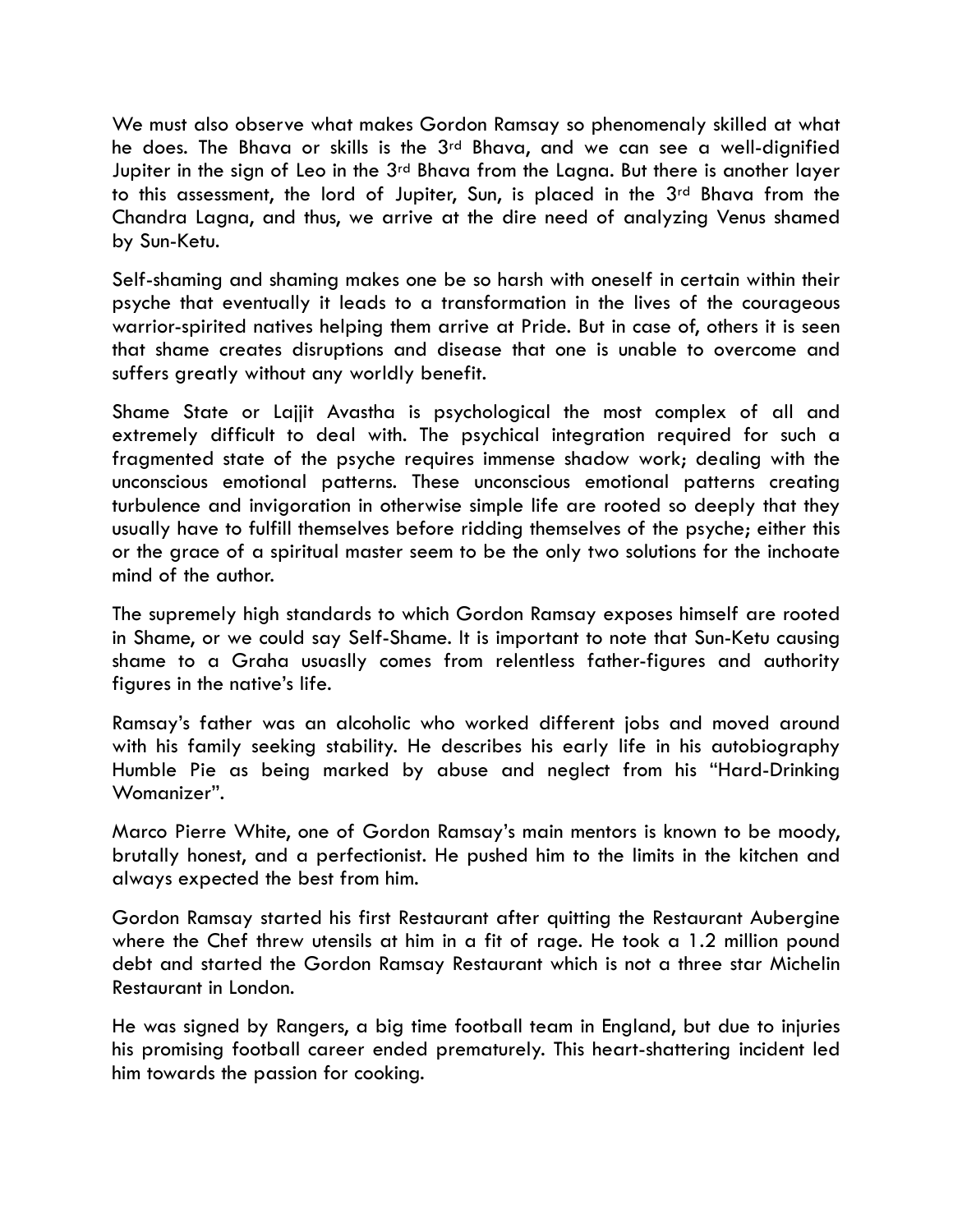All of the above points reveal to us how the Sun-Ketu shaming Venus in the 6<sup>th</sup> Bhava of debt, injuries, delays, obstacles, enemies, competitions, service roles, etc, in the 8th Rasi of Scorpio which represents sudden changes, breaks, transformations, etc, play out in Mr. Ramsay's birth chart.

Sun and Venus, both according to Rishi Jaimini are Karakas of the Father, and Ketu is general apathy towards to imperfect condition of reality (Ketu being the shadow planet that seeks perfection; liberation being the ultimate one), this Avastha is taking place in the 6th bhava of service, debt, disease, delays, competition, enemies, self-improvement, etc, and therefore, we will arrive and the following psychoanalysis.

The compensation mechanism at work in the natives life are obvious due to the Shame and due to the avastha taking place in an Upachaya Sthana, the shame drives him to self-improve gradually overtime (Upachaya).

A shamed Venus, the impressions of the father not being loyal to the mother from early childhood, fragments the psyche, and the person seeks to undo this. In this undoing, the native has been faithful to his spouse and always speaks of her with a deep regard and respect, giving her the credit for his accomplishments.

It is imperative to notice that the Lord of the Sun-Ketu-Venus combination is Mars which creates the delightful avastha for the Moon but a starvation avastha for the Saturn. We could take another astro-analytic-interpretive leap of faith and say that the deep shame caused by authority figures (Sun-Ketu) and the obstacles of life (6<sup>th</sup>) house lord Mars and Sun-Ketu-Venus are placed there) caused because of that shame creates the general distastefulness (Venus is tastefulness) for satisfaction through the mundane that enslaves the egenral populace  $(6<sup>th</sup>$  bhava of mundane affairs) and this became the driving force that gives the delightful and fiery motiveation (Mars) to the native's individual consciousness (Moon) which then starves the 8th (transforamtion, breaks, changes) and 9th house matters (mentors, father-figures, higher precepts) ruled by Saturn, and thus, somehow, through various psychical associations and karmic imprints (Samskaras and Vasanas) give the native the endurance to fulfill the worldly karmic duty (Saturn) to achieve glory and greatness (11th house lord Mars) and outdo oneself. Gordon's hard-hearted humility has had him have the world at his feet.

**In Conclusion,** the more one delves the deeper it is, such is the reality of astrology as well. As we consider one astrological principle there is always another that requires consideration and can affect the assessement derived from the former one. This intertwining and inter-connectedness creates confusion in the mind of an inchoate apprentice but step-by-step approach and conceptual simplifications can